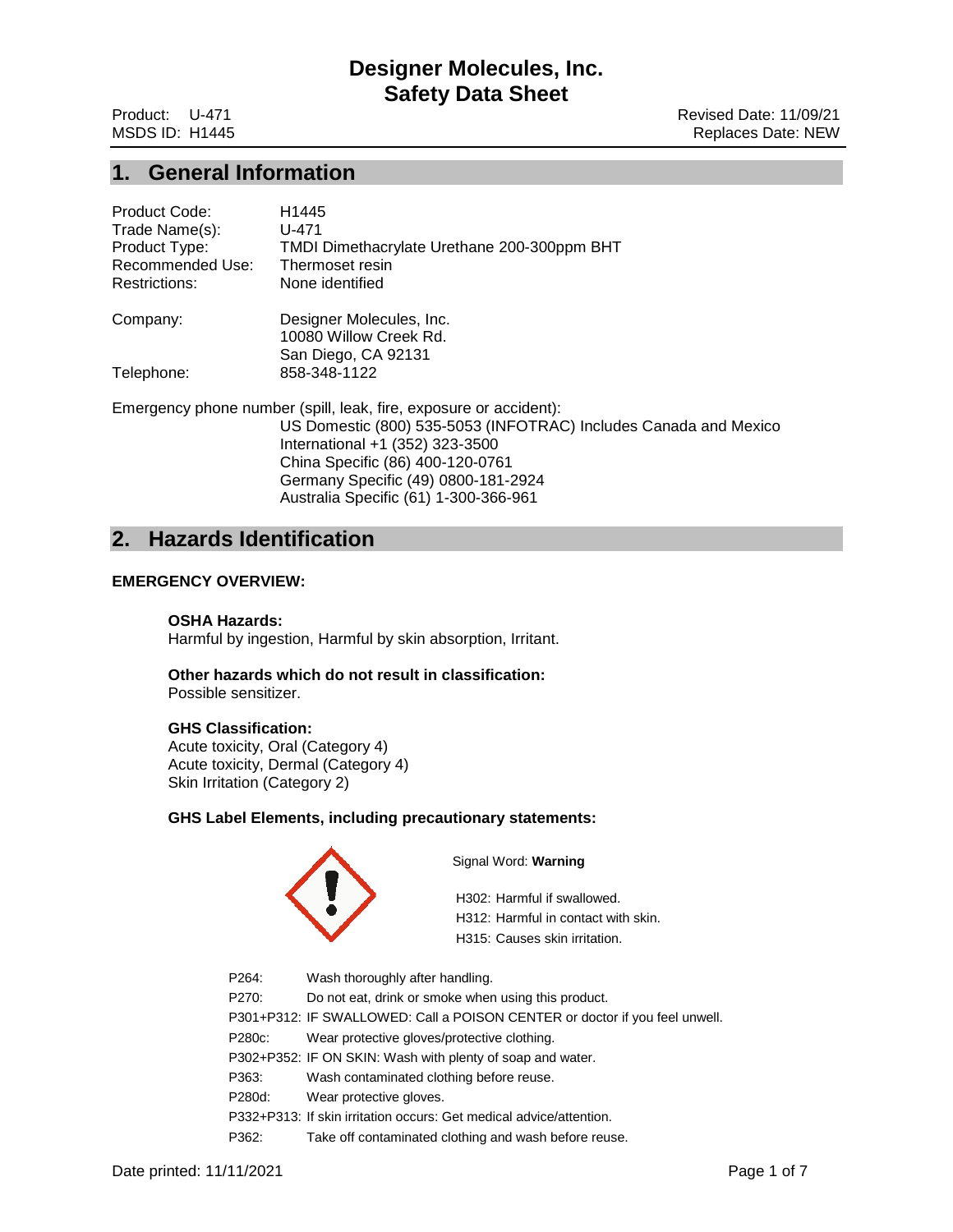#### **HMIS Classification:**

| Health Hazard:                                                       | 2           |  |
|----------------------------------------------------------------------|-------------|--|
| Flammability:                                                        | 1           |  |
| Physical Hazards:                                                    | 2           |  |
| <b>NFPA Rating:</b><br>Health Hazard:<br>Fire:<br>Reactivity Hazard: | 2<br>1<br>2 |  |

## **POTENTIAL HEALTH EFFECTS:**

| <b>INHALATION:</b>  | May be harmful if inhaled. Causes respiratory tract irritation.                |
|---------------------|--------------------------------------------------------------------------------|
| <b>EYE CONTACT:</b> | Causes eye irritation                                                          |
|                     | <b>SKIN CONTACT:</b> Harmful if absorbed through skin. Causes skin irritation. |
|                     | <b>SWALLOWING:</b> Harmful if swallowed.                                       |

# **3. Composition/ Information On Ingredients**

**Synonyms:** Trimethyhexyl Diisocyanate Dimethacrylate Urethane, H1445, H1445

| <b>COMPONENT</b>                    | CAS#       | <b>CONCENTRATION</b> |
|-------------------------------------|------------|----------------------|
| <b>TMDI Dimethacrylate Urethane</b> | 72869-86-4 | $>90\%$              |

# **4. First Aid Measures**

## **GENERAL ADVICE:**

Consult a physician. Show this safety data sheet to the doctor in attendance. Move out of dangerous area.

## **If swallowed:**

Do not induce vomiting. Give person large amounts of water. Get immediate medical attention.

## **In case of skin contact:**

Wash area with soap and water. Consult a physician.

## **If inhaled:**

Remove person to fresh air. If breathing has stopped, perform artificial respiration. If breathing is difficult, give oxygen. Get medical attention.

### **In case of eye contact:**

Flush with water for 15 minutes as a precaution.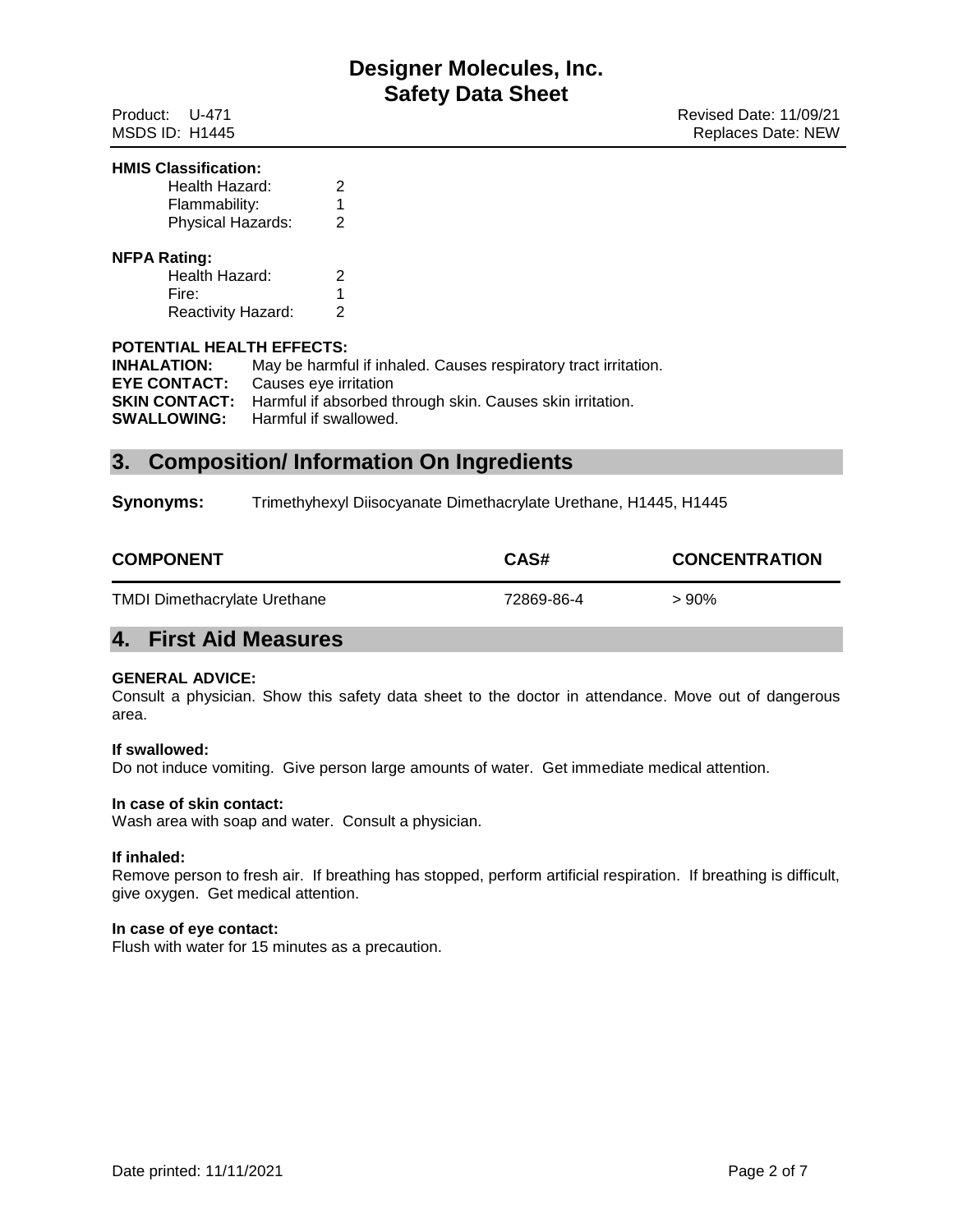# **5. Fire and Explosion Hazard Data**

## **Conditions of flammability:**

Will burn.

## **Suitable extinguishing media:**

Alcohol-resistant form, dry chemical or carbon dioxide.

### **Special protective equipment for firefighters:**

Wear self contained breathing apparatus fro fire fighting if necessary.

### **Hazardous combustion products:**

Hazardous combustion products formed under fire conditions. Nature of decomposition products not known.

## **6. Accidental Release Measures**

### **Personal Precautions:**

Wear personal protective equipment. Avoid dust formation. Avoid breathing dust, vapors, mist or gas. Ensure adequate ventilation.

## **Environmental precautions:**

Do not let product enter drains.

### **Methods and materials for containment and cleaning up:**

Pick-up and arrange for disposal without creating dust. Sweep up and shovel. Keep in suitable, closed containers for disposal.

# **7. Handling and Storage**

### **Precautions for safe handling:**

Avoid contact with skin eyes. Avoid formation of dust and aerosols. Keep container closed. Provide appropriate exhaust ventilation at places where dust is formed.

### **Conditions for safe storage:**

Store at +5°C or colder away from light and incompatible materials identified in the *Stability and Reactivity Section.*

## **8. Exposure Controls and Personal Protection Measures**

Contains no substances with occupational exposure limit values

## **Personal protective equipment:**

## **Respiratory protection:**

For nuisance exposures use type P95 (US) or type P1 (EU EN 143) particle respirator. For higher level protection use type OV/AG/P99 (US) or type ABEK-P2 (EU EN 143) respirator cartridges. Use respirators and components tested and approved under appropriate government standards such as NIOSH (US) or CEN (EU).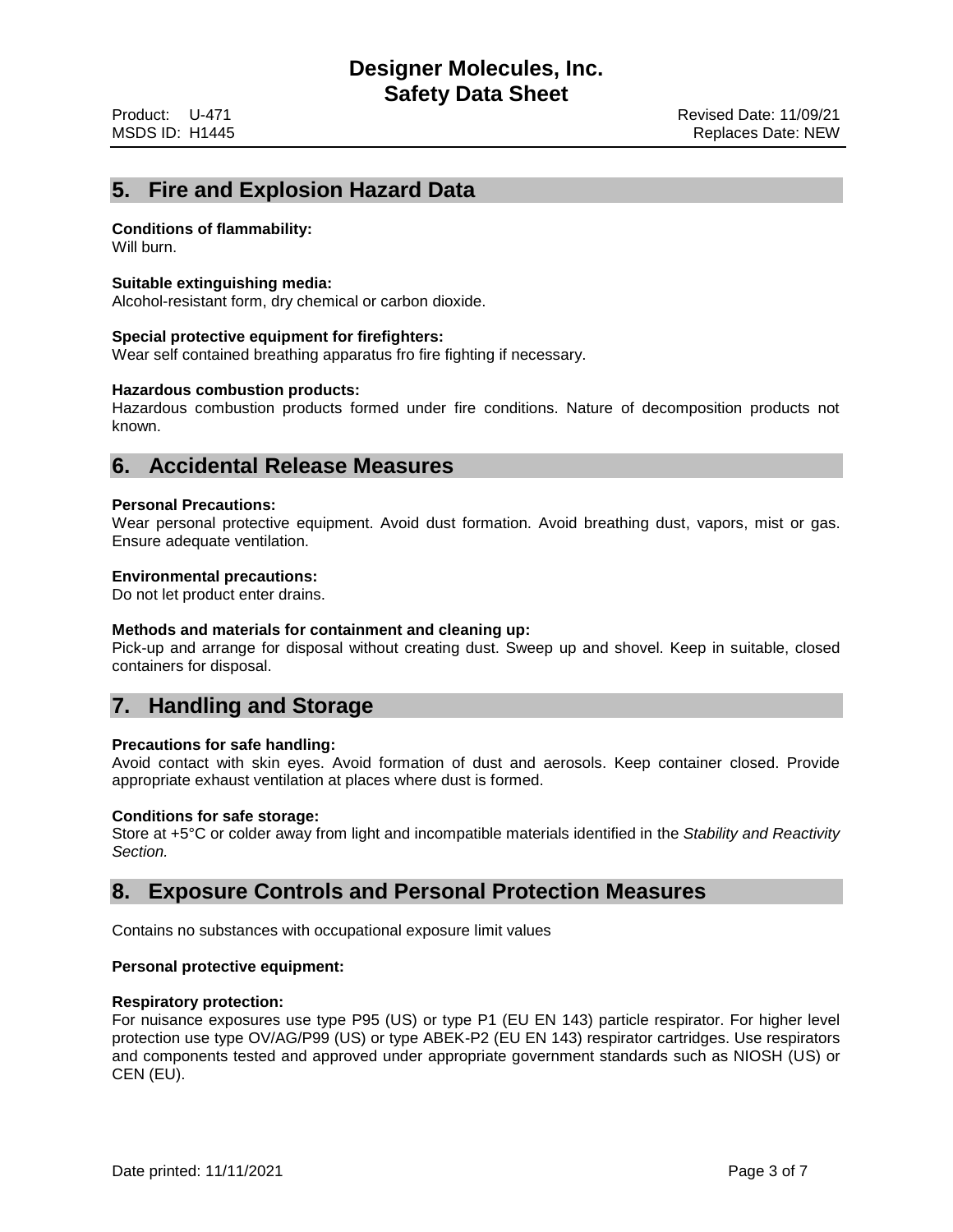### **Hand protection:**

Handle with gloves. Gloves must be inspected prior to use. Use proper glove removal technique (without touching glove's outer surface) to avoid skin contact with this product. Dispose of contaminated gloves after use in accordance with applicable laws and good manufacturing practices. Wash and dry hands.

#### **Eye protection:**

Safety glasses with side shields conforming to EN166. Use equipment for eye protection tested and approved under appropriate government standards such as NIOSH (US) or EN 166 (EU).

#### **Skin and body protection:**

Complete suit protecting against chemicals. The type of protective equipment must be selected according to the concentration and amount of the dangerous substance at the specific workplace.

## **9. Physical / Chemical Characteristics**

## **Appearance:**

Physical State: Liquid Color: Clear, colorless to pale yellow Odor: <br>
Odor threshold: 
None to slight<br>
no data availa no data available

#### **Other properties:**

| pH:                          | no data available                                 |
|------------------------------|---------------------------------------------------|
| Melting Point:               | no data available                                 |
| Boiling Point:               | no data available                                 |
| Flash Point:                 | $> 93^{\circ}$ C ( $> 200^{\circ}$ F) (estimated) |
| Ignition temperature         | no data available                                 |
| Autoignition temperature     | no data available                                 |
| Lower explosion limit        | no data available                                 |
| Upper explosion limit        | no data available                                 |
| Vapor Pressure:              | no data available                                 |
| Specific Gravity $(H2O=1)$ : | no data available                                 |
| Solubility in water:         | no data available                                 |
| n-Octanol/water partition    | no data available                                 |
| coefficient:                 |                                                   |
| Evaporation rate (BuAc=1):   | < 1                                               |
| Volatile organic content:    | <0.1 g/L                                          |
|                              |                                                   |

## **10. Reactivity Hazard Data**

### **Chemical stability:**

Unstable/reactive upon depletion of inhibitor.

#### **Conditions to avoid:**

Elevated temperatures in the presence of initiators, direct sunlight, ultraviolet radiation, inert gas blanketing.

#### **Materials to avoid:**

Strong oxidizing, strong reducers, free radical initiators, inert gases, oxygen scavengers.

## **Hazardous decomposition products:**

Acrid smoke-fumes/carbon monoxide/carbon dioxide and perhaps other toxic vapors may be released during a fire involving this product.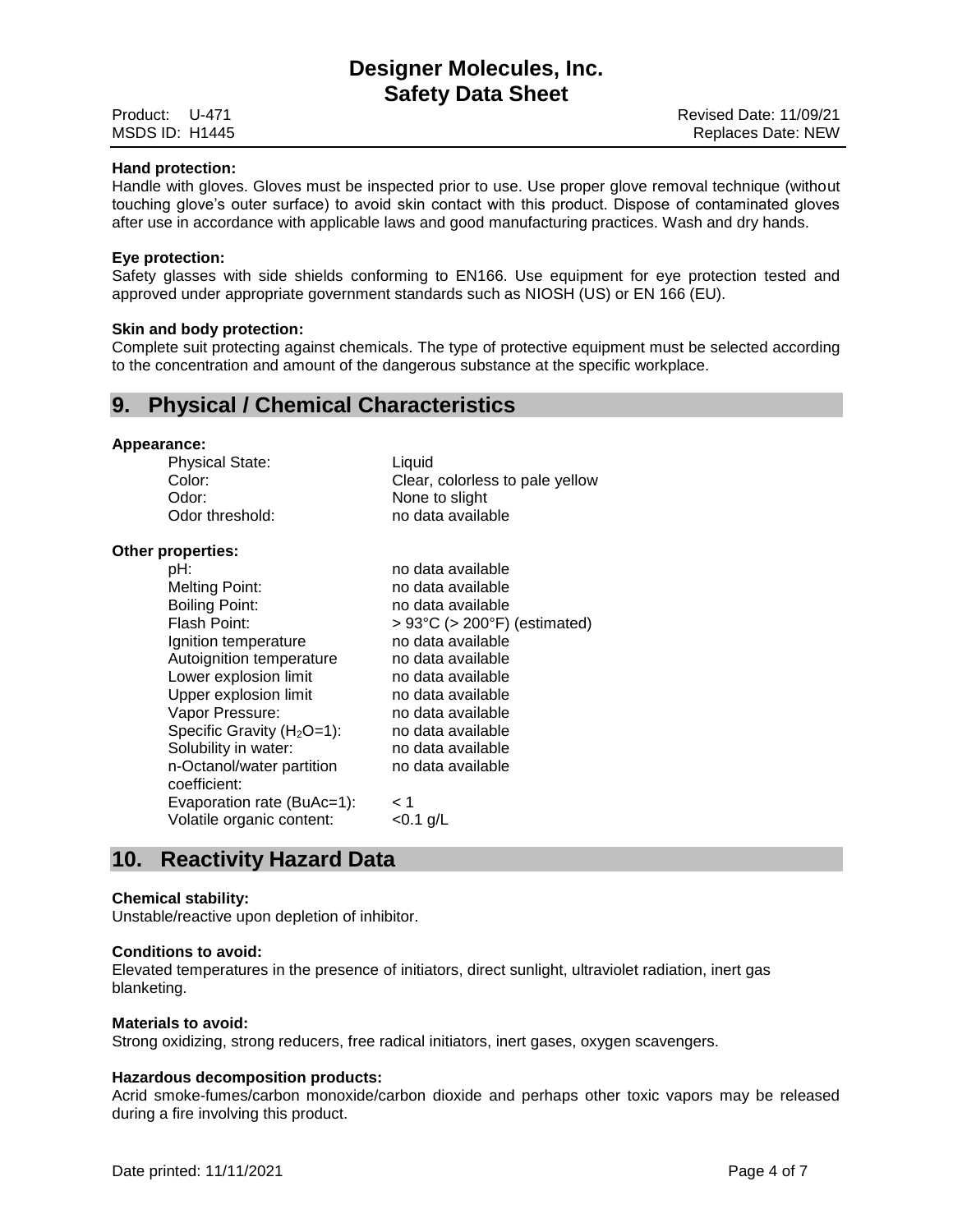**Possibility of hazardous reactions:** No data available.

## **11. Toxicological Information**

## **Acute Toxicity:**

**Oral LD50** No data available

**Inhalation LC50** No data available

**Dermal LD50**

No data available

**Other information on acute toxicity** No data available

**Skin Corrosion/irritation:**

No data available

## **Serious eye damage/eye irritation:**

No data available

## **Respiratory or skin sensitization:**

Prolonged or repeated exposure may cause allergic reactions in certain individuals.

## **Germ cell mutagenicity:**

No data available

## **Carcinogenicity:**

- IARC: No component of this product present at levels greater than or equal to 0.1% is identified as probable, possible or confirmed human carcinogen by IARC.
- ACGIH: No component of this product present at levels greater than or equal to 0.1% is identified as a carcinogen or potential carcinogen by ACGIH.
- NTP: No component of this product present at levels greater than or equal to 0.1% is identified as a known or anticipated carcinogen by NTP.
- OSHA: No component of this product present at levels greater than or equal to 0.1% is identified as a carcinogen or potential carcinogen by OSHA.

**Reproductive toxicity:**

No data available

**Teratogenicity:**

No data available

**Specific target organ toxicity – single exposure (Globally Harmonized System)** No data available

**Specific target organ toxicity – repeated exposure (Globally Harmonized System)** No data available

.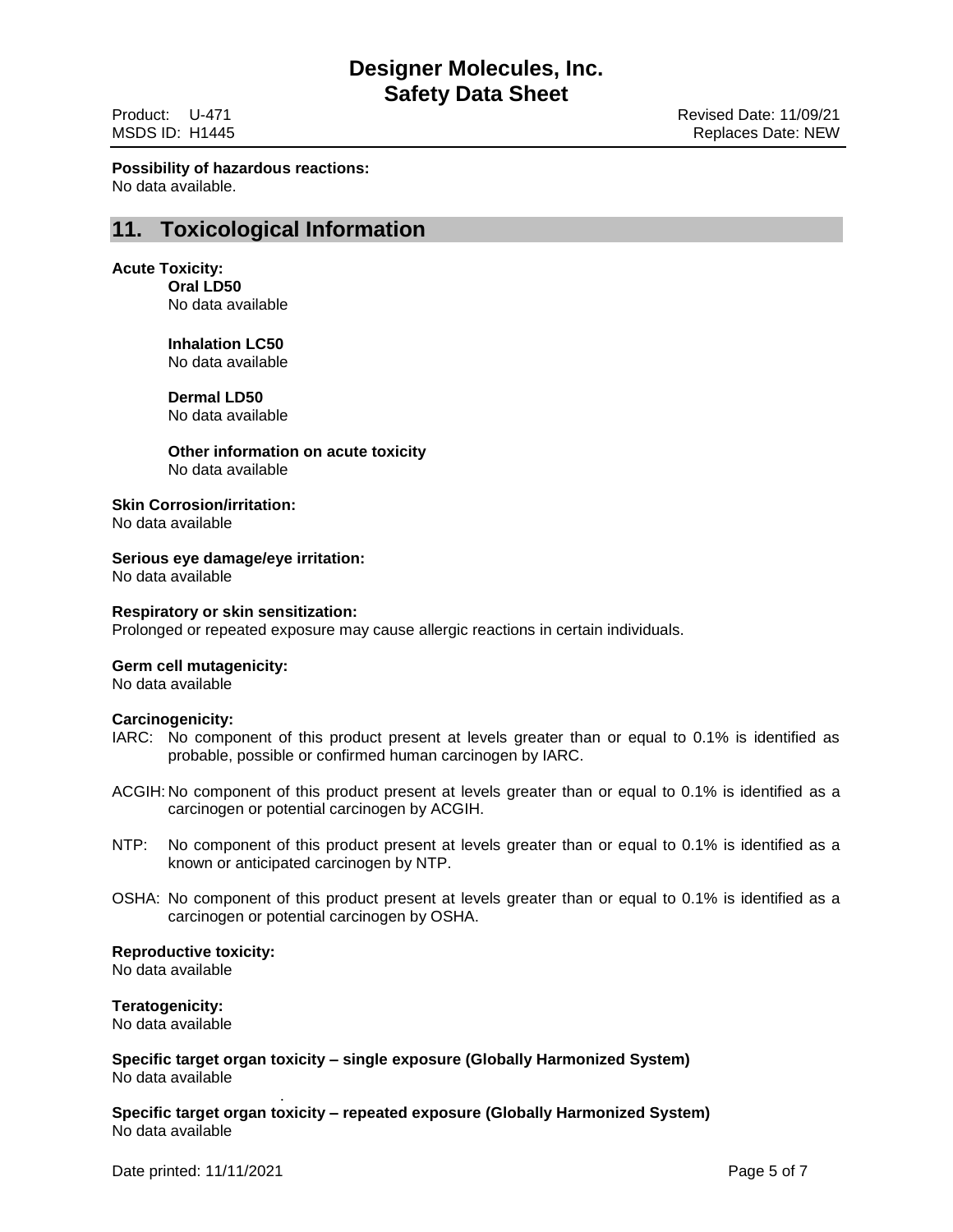## **Aspiration hazard**

No data available

## **Potential health affects:**

| <b>Inhalation</b> | May be harmful if inhaled. Causes respiratory tract irritation. |
|-------------------|-----------------------------------------------------------------|
| Ingestion         | Harmful if swallowed.                                           |
| <b>Skin</b>       | Harmful if absorbed through skin. Causes skin irritation.       |
| Eyes              | Causes eye irritation.                                          |

## **Signs and Symptoms of Exposure:**

Symptoms of exposure may include burning sensation, coughing, wheezing, laryngitis, shortness of breath, headache, nausea, and vomiting.

### **Synergistic effects:**

No data available

## **Additional Information:**

RETCS: Not available

## **12. Ecological Information**

## **Toxicity:**

No data available

# **Persistence and degradability:**

No data available

## **Bioaccumulation potential:**

No data available

## **Mobility in soil:**

No data available

## **PBT and vPvP assessment:**

No data available

### **Other adverse effects:**

No data available

## **13. Disposal Considerations**

### **Product:**

Contaminated product/soil/water may be RCRA/OSHA hazardous waste due to poetntial for internal heat generation. After excess inhibitor offer surplus and non-recyclable solutions to a licensed disposal company. Contact a licensed professional waste disposal srervice to dispose of this material.

## **Contaminated packaging:**

Reuse of empty drums or containers is not recommended. Employees should be advised of the potential hazards due to residual material associated with empty containers. Dispose of all empty containers in accordance with federal, state and local regulations